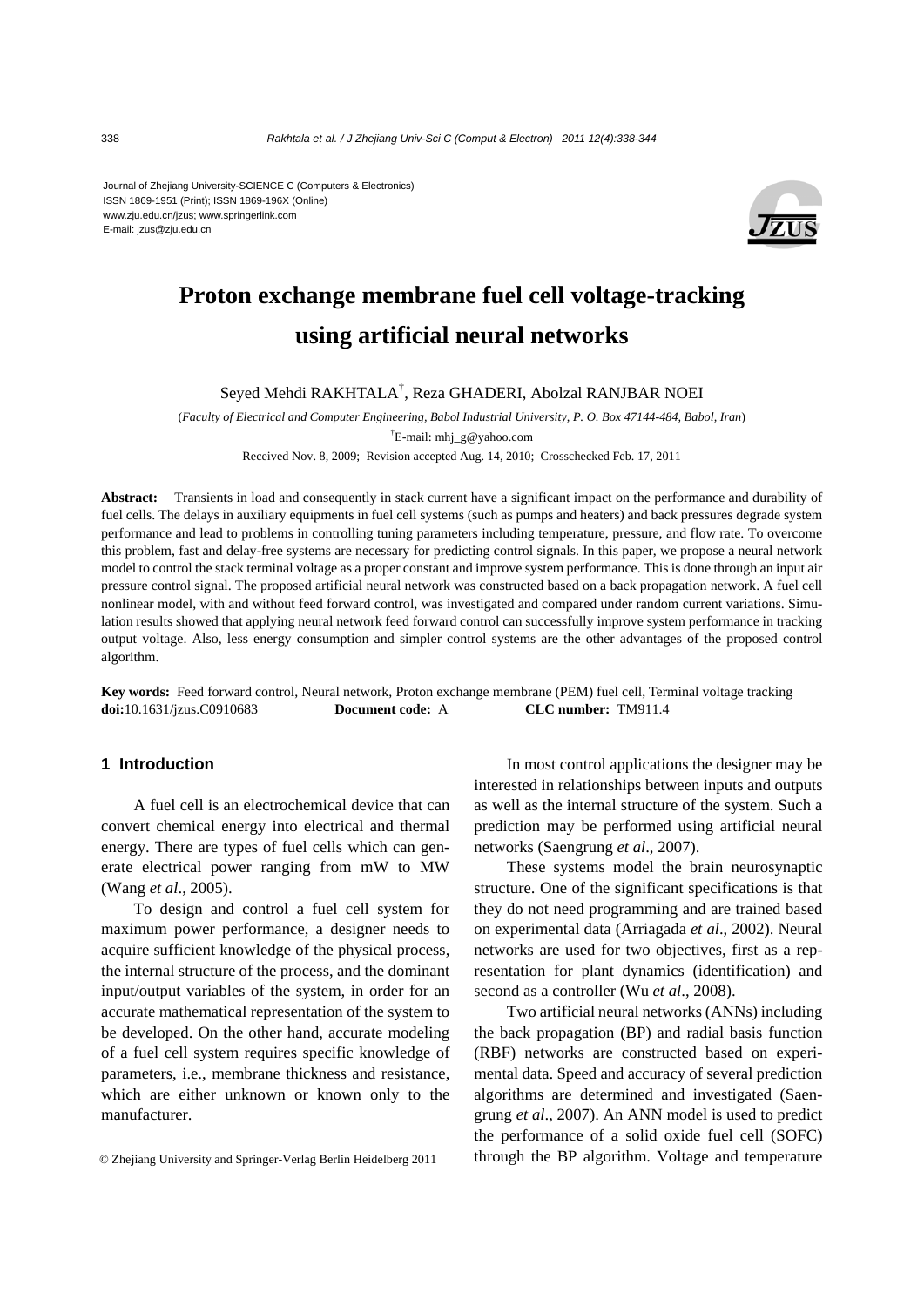are considered as input variables and current and air flow rate as output variables (Arriagada *et al*., 2002).

A nonlinear model predictive control method is proposed to control the stack terminal voltage of SOFC, and the fuel flow rate is considered as the control signal. A genetic algorithm is used to minimize the parameters of the RBF neural network (Wu *et al*., 2008).

Since fuel cell voltage is varied under various parameters such as input air pressure and load current, this will lead to performance degradation in practical applications, so the objective of the proposed control strategy is to use a fast and accurate model to predict proper control signals and keep the terminal voltage at a constant value.

#### **2 Proton exchange membrane fuel cell nonlinear model**

The ideal potential of a fuel cell is 1.229 V. The actual fuel cell potential is decreased from its equilibrium point because of irreversible losses. Several sources contribute to irreversible losses in a practical fuel cell. The losses, often called polarization over voltage, originate from three sources: activation polarization, ohmic polarization, and concentration polarization (Iqbal, 2003; Wang *et al.*, 2005).

These losses result in a cell voltage for a fuel cell that is less than its ideal potential:

$$
V_{\text{fc}} = E - \text{losses},\tag{1}
$$

where  $losses = \eta_{act} + \eta_{ohm} + \eta_{conc}$ , and  $\eta_{act}$ ,  $\eta_{ohm}$ , and  $\eta_{conc}$ are as described in the following. Thermodynamic potential *E* is defined from a Nernst equation in expanded form (Iqbal, 2003; Wang *et al.*, 2005):

$$
E = 1.229 - 0.85 \times 10^{-3} (T - 298.15)
$$
  
+ 4.3085 × 10<sup>-5</sup> T (ln P<sub>H<sub>2</sub></sub> + 0.5 ln P<sub>O<sub>2</sub></sub>). (2)

The parametric equations for the over voltage due to activation, internal resistance, and concentration are discussed in the following (Iqbal, 2003; Wang *et al.*, 2005).

1. Activation over voltage. This loss is caused by the slowness of the reactions taking place on the surface of the electrodes.

$$
\eta_{\text{act}} = -9.514 + 0.00312T - 0.000187T(\ln i_{\text{fc}}+7.4 \times 10^{-5}T \ln C_{\text{O}_2}^*).
$$
 (3)

2. Ohmic over voltage. This voltage drop is the straightforward resistance to the flow of electrons through the material of the electrodes and various interconnections (Iqbal, 2003; Wang *et al*., 2005; Rakhtala *et al*., 2008).

$$
\eta_{\text{ohm}} = -i_{\text{fc}} R_{\text{int}}.\tag{4}
$$

3. Concentration over voltage. This voltage drop results from the change in the concentration of the reactants at the surface of the electrodes as the fuel is used.

$$
\eta_{\text{conc}} = -\frac{RT}{nF} \ln \left( 1 - \frac{i_{\text{fc}}}{i_{\text{lim}}} \right). \tag{5}
$$

The combined effect of thermodynamics, mass transport kinetics, and ohmic resistance determines the output voltage of the cell as (Iqbal, 2003; Wang *et al*., 2005; Rakhtala *et al*., 2008)

$$
V_{\text{cell}} = E - \eta_{\text{act}} + \eta_{\text{ohm}} + \eta_{\text{conc}}.\tag{6}
$$

A fuel cell stack consists of several cells in series to increase the voltage from the fuel cell. Fuel cell stack voltage is described by (Rakhtala *et al*., 2008)

$$
V_{\text{stack}} = N_{\text{cell}} V_{\text{cell}},\tag{7}
$$

where  $N_{cell}$  is the number of cells in series.

The dynamics of a fuel cell voltage can be modeled by the addition of a capacitor *C* to the steady state model. The capacitor represents the effect of a double charge layer and is connected in parallel with activation resistance (Iqbal, 2003; Wang *et al.*, 2005).

Fig. 1 shows the electrical equivalent model of the fuel cell. Here,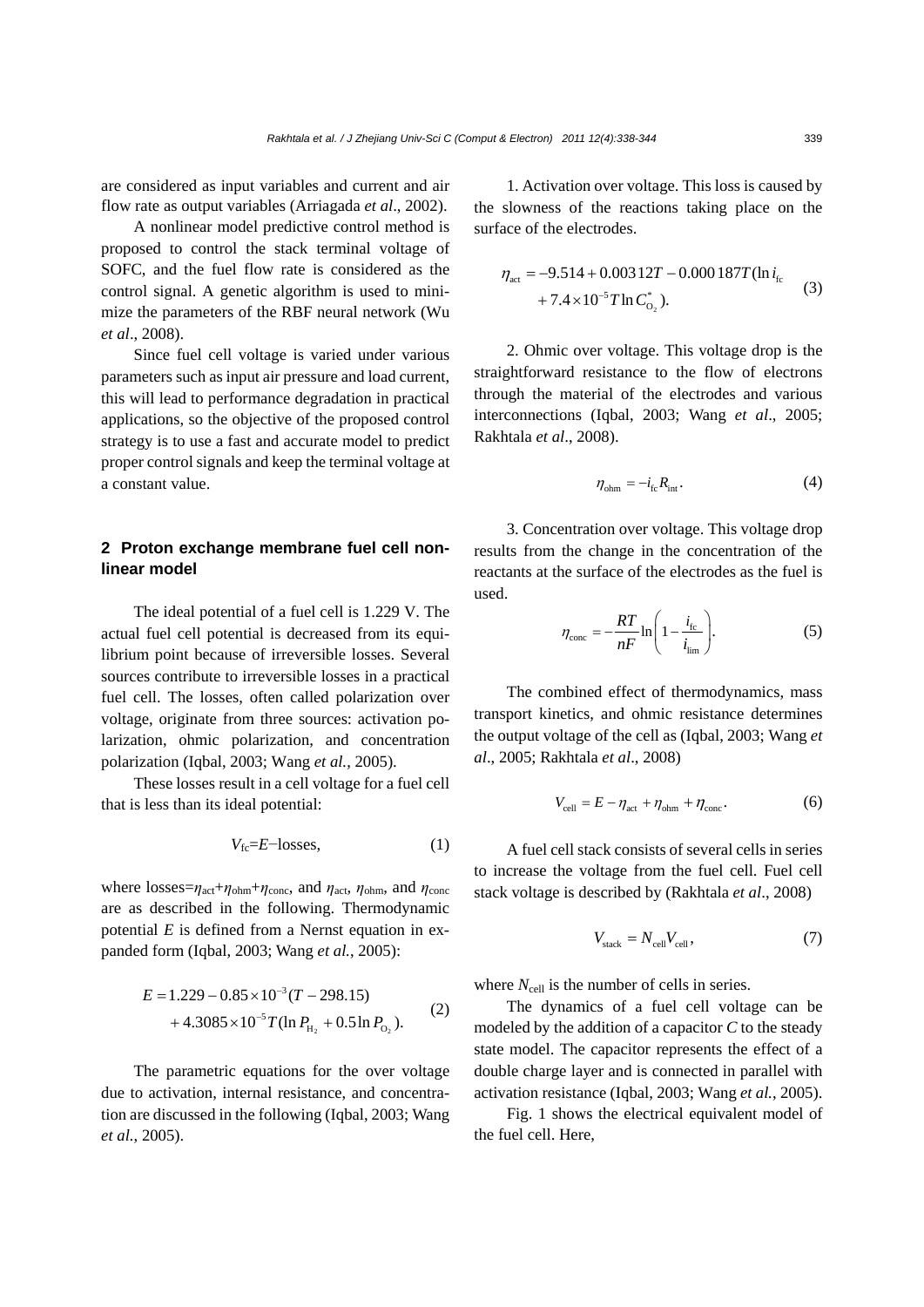$$
\begin{cases}\nV_C = \frac{1}{C} \int i_C dt \Rightarrow \frac{dV_c}{dt} = \frac{i_C}{C} \Rightarrow \frac{dV_{\text{act}}}{dt} = \frac{i_C}{C} - \frac{V_{\text{act}}}{RC}, \\
i_C = i_{\text{fc}} - i_a,\n\end{cases} \tag{8}
$$

where  $i_C$  (in A) is the current of capacitance *C* and  $i_a$  $(in A)$  is the current of  $R_{act}$ .



**Fig. 1 The electrical equivalent model of the fuel cell**

Table 1 shows the proposed specific characteristics of a proton exchange membrane (PEM) fuel cell. The fuel cell *V*-*I* and *P*-*I* curves are presented in Fig. 2. The parameters used for modeling the PEM fuel cell are shown in Table 2.



**Fig. 2** *V***-***I* **and** *P***-***I* **curves of the proton exchange membrane (PEM) fuel cell** 

Table 1 Specific characteristics of the proton ex-<br>  $al., 2008$ ). **change membrane (PEM) fuel cell**

| Parameter                | Value |
|--------------------------|-------|
| Number of cells          | 65    |
| Nominal stack power (W)  | 6000  |
| Maximal stack power (W)  | 8300  |
| Open circuit voltage (V) | 65    |
| Nominal stack efficiency | 55%   |
| System temperature       | 65°   |

**Table 2 Parameters used for modeling the proton exchange membrane (PEM) fuel cell**

| Parameter                                                          | Meaning                               |
|--------------------------------------------------------------------|---------------------------------------|
| $N_{\rm cell}$                                                     | Number of cells                       |
| E(V)                                                               | Nernst voltage                        |
| $V_{\text{fc}}$ (V)                                                | Fuel cell output voltage              |
| T(K)                                                               | Temperature of the fuel cell          |
| $P_{\rm H}$ , $P_{\rm O_2}$ , $P_{\rm H_2O}$<br>$(\times 10^5$ Pa) | Partial pressure of each gas inside   |
| $F$ (C/mol)                                                        | Faraday's constant (=96485)           |
| $i_{\text{lim}}(A)$                                                | Maximum output current                |
| $i_{\rm fc}(A)$                                                    | Output current                        |
| $C_{O_2}^*$                                                        | Oxygen concentration at gas interface |
| $R_{\rm int}(\Omega)$                                              | Internal resistance                   |
| R                                                                  | Universal gas constant                |
| $\boldsymbol{n}$                                                   | Number of electrons                   |

## **3 Neural network model for fuel cell dynamic model estimation**

An ANN is a type of artificial intelligence technique that mimics the behavior of the human brain. It can approximate a nonlinear relationship between the input and output variables of nonlinear, complex systems without requiring explicit mathematical representations (Entchev and Yang, 2007).

Multilayer feed forward networks can be used to estimate the nonlinear functions. In system identification, the plant neural network model is constructed and can be a proper alternative for plant dynamic modeling.

The estimation error between the actual output and the neural network output is used as a training signal. This process is presented in Fig. 3 (Huang *et* 



**Fig. 3 Neural networks as a function evaluator**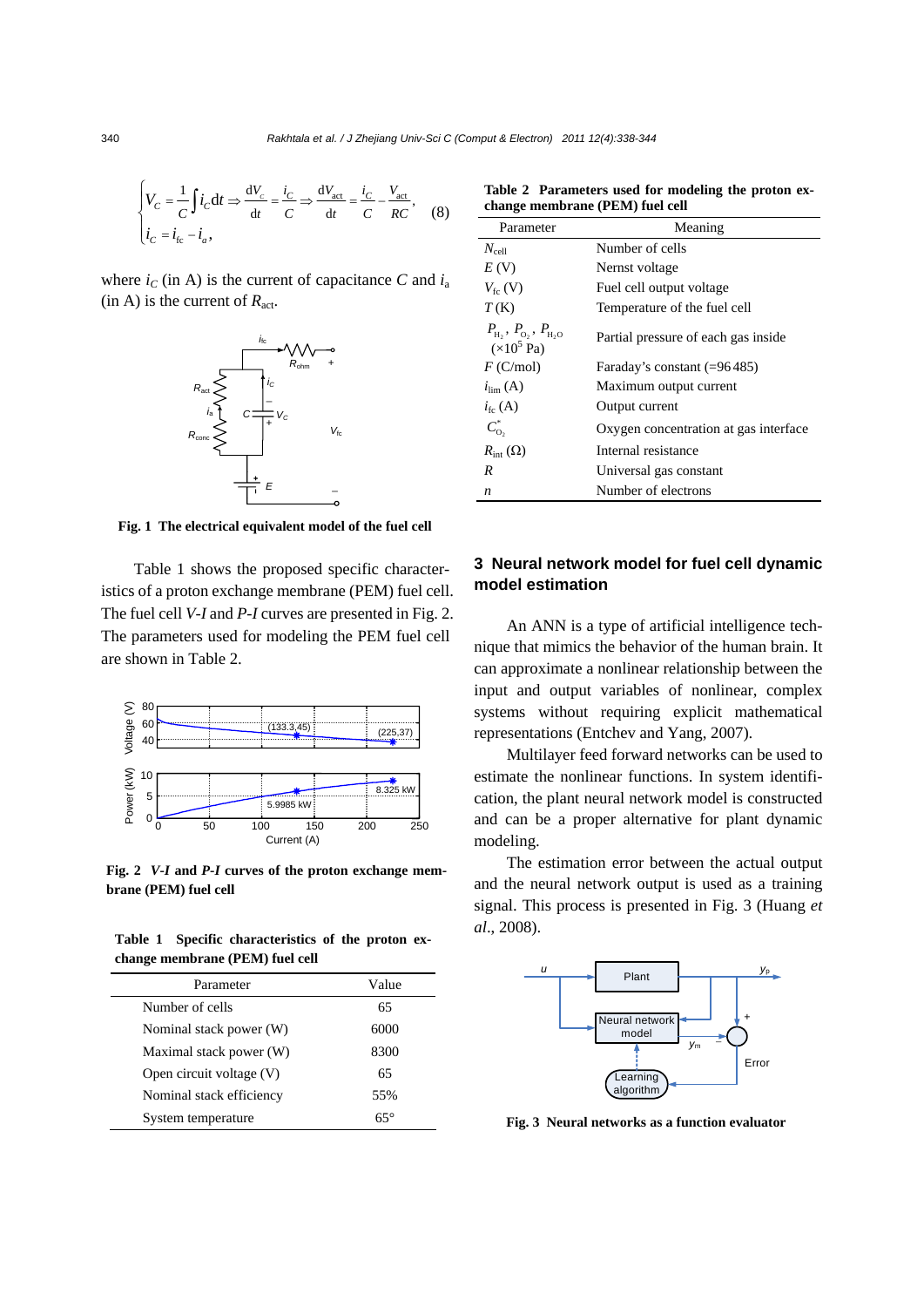To achieve the internal relationship that governs the plant, the neural network is given a suitable set of training data for which the correct outputs or targets are available.

The most frequently used method for training multilayer neural networks is the BP algorithm. The idea of the BP algorithm is to send back through the network the error generated, when the actual output differs from the target. For this reason, a least mean square error function (MSE) is introduced (Arriagada *et al*., 2002):

$$
MSE = \frac{1}{N} \sum_{k=1}^{N} e_k^{2}.
$$
 (9)

The weights, which at the beginning are random numbers close to zero, are successively updated in the direction of decreasing the error gradient. The weight correction is proportional to error gradients, with a constant *η*, known as the learning rate (Arriagada *et al.*, 2002):

$$
\Delta w_{ji} = -\eta \frac{\partial E}{\partial w_{ji}}.\tag{10}
$$

The ANN used in this study is a three-layer BP network with two hidden layers. The input layer has one neuron and the output layer has two neurons. The input parameters are the stack voltage and current, and the output parameter is the air pressure (Fig. 4).



**Fig. 4 Three-layer back propagation network diagram**

The dynamic model of the PEM fuel cell was used to calculate approximately 400 different operational cases. The main operational parameters of the cell were varied, i.e., a stack current from 1 to 20 A and an inlet air pressure from  $0.5 \times 10^5$  to  $3.15 \times 10^5$  Pa in 20 steps. The output voltage values were saved in a matrix.

The maximum cell temperature was set to be constant (80 °C); in consequence, the dynamic model was used to generate 400 input data and resulted in 400 output data as the target. Fig. 5 shows the 3D polarization curve considering the inlet air pressure.



**Fig. 5 Polarization curve considering the inlet air pressure**

To produce correct output data, the network was trained with an improved version of the BP algorithm, i.e., the Levenberg-Marquardt algorithm (Trainlmn). During the learning process the error function was minimized with an increasing number of training epochs (El-Sharkh *et al*., 2004; Entchev and Yang, 2007).

The compatibility of the two models was easily observed (Fig. 6). The developed model showed a good agreement with the other model.



**Fig. 6** *V***-***I* **characteristics based on generated data**

#### **4 Output voltage tracking**

A feed forward control system including a neural network together with a proportional-integralderivative (PID) controller is presented in Fig. 7 (Huang *et al*., 2008). In this work *P*air is the control signal applied to the plant and  $V_{ref}$  is the output reference voltage. Fig. 8 shows the plant control diagram without feed forward control.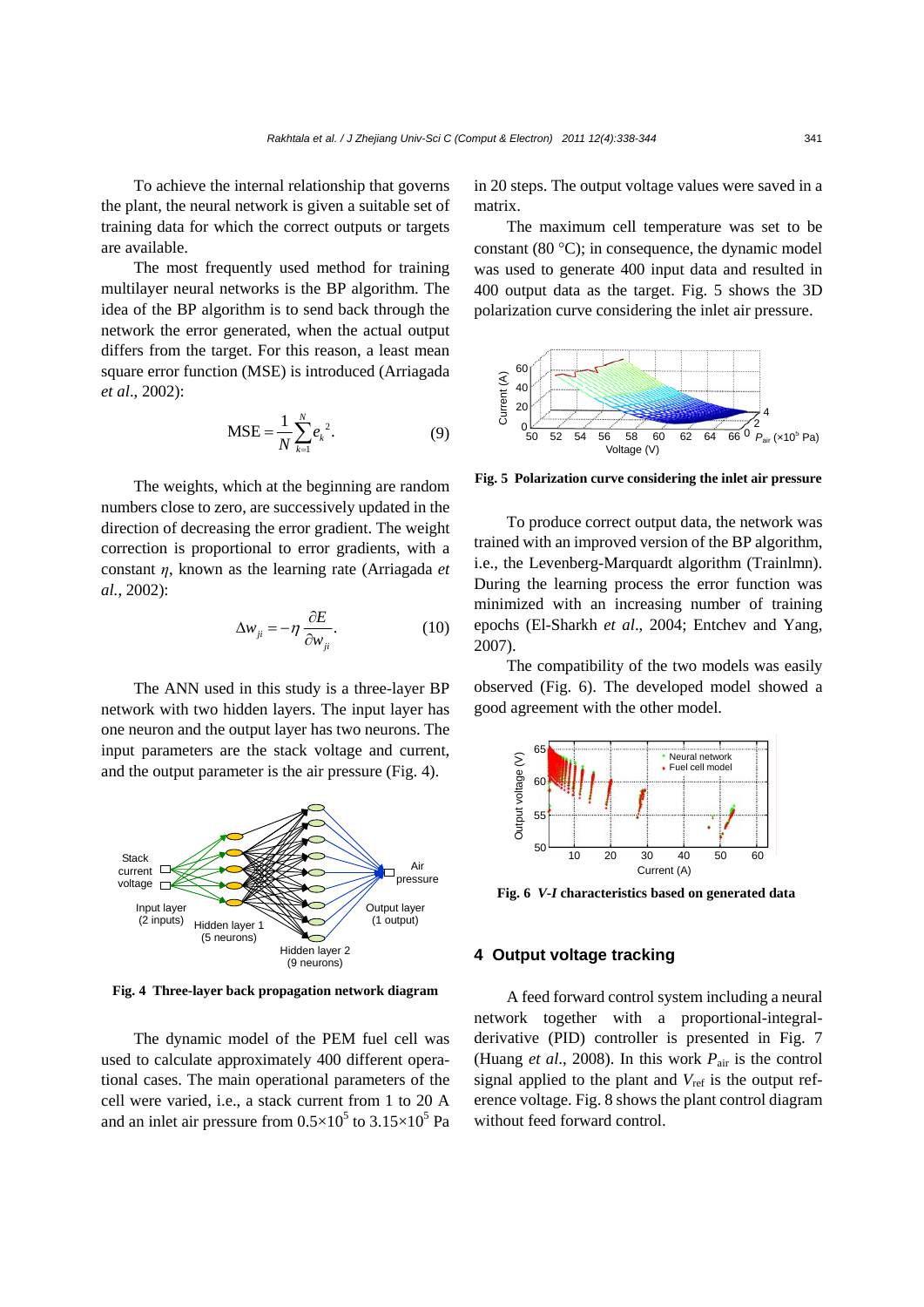

**Fig. 7 Feed forward control system including a neural network together with a PID controller** 



**Fig. 8 Plant control diagram without feed forward control**

A feed forward control system including a neural network was applied to stabilize the fuel cell terminal voltage. The delay existing in applying the proper pressure to the stack was also considered and set to 2 s. The simulation results were compared to those of the system without a feed forward controller.

A PID controller was used in both systems. Its parameters were calculated through the Ziegler-Nichols method and finely tuned to optimize the output response. The corresponding values were as follows:

The system with feed forward control:  $K_i=2$ ,  $K_p=0.8$ ,  $K_d=1e-7$ ; the system without feed forward control:  $K_i=0.3$ ,  $K_p=0.1$ ,  $K_d=1e-7$ .

#### **4.1 Inlet air pressure impact on fuel cell performance**

According to the previous simulation results (Rakhtala *et al*., 2008), as the inlet air pressure increases, the *P*-*I* and *V*-*I* curves rise dramatically and the cell voltage and current increase in turn. The above mentioned results were completely compatible with dynamic equations. Thus, the air pressure is considered to be a tuning parameter in controlling the fuel cell output voltage.

#### **5 Simulation results**

The main weak point of the fuel cell is its slow dynamic response dominated by temperature, inlet flow rate, and pressure. Load transients will therefore cause a high voltage drop in a short time. Thus, applying fast current pulses to the fuel cell system is evidently harmful for the stack or will lead to a reduced lifetime (Thounthong *et al.*, 2006; Wu *et al.*, 2008). Therefore, the transients in current must be omitted by a fast predictive control system along with a PID controller. The neural network simulation model is as presented in Fig. 9.



**Fig. 9 Neural network simulation model** 

In normal operating conditions, system voltage and current were 57 V and 33 A, respectively. A current step from 20 A to 33 A at *t*=20 s and a current step from 33 A to 18 A at *t*=45 s were applied to the system. The stack current step variations during 550 s and the details during the first 100 s are presented in Figs. 10a and 10b, respectively.



**Fig. 10 Stack current step variations during 550 s (a) and the details during the first 100 s (b)**

The plant terminal voltage variation under a random step current is illustrated in Fig. 11a.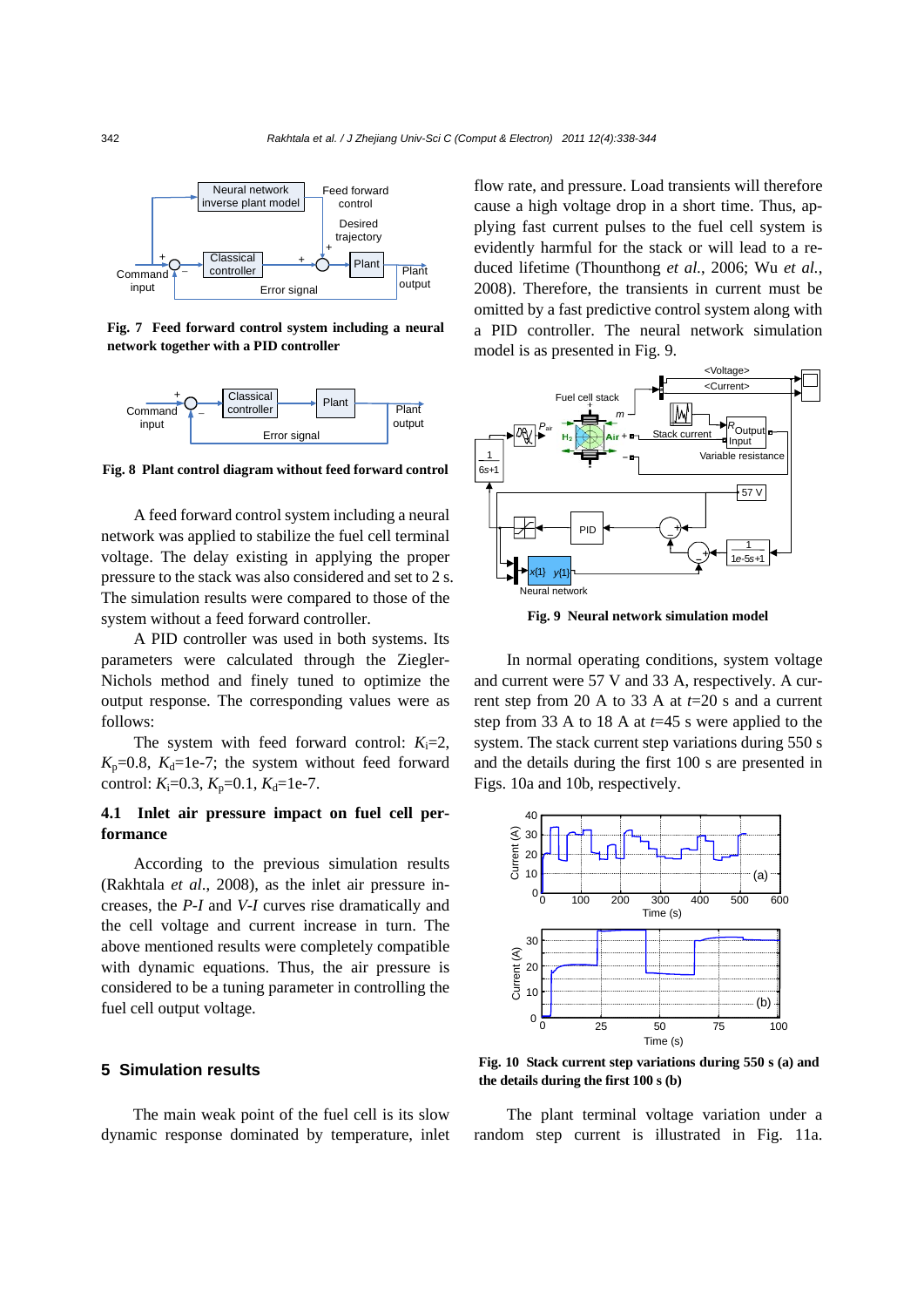Together with current variations, the terminal voltage was scarcely tracked via a PID controller. Consequently, fluctuations in terminal voltage were too large due to the time delay in auxiliary equipment and will degrade fuel cell efficiency and performance in industrial applications. In contrast, in a feed forward neural network control system, the output voltage fluctuations due to load current variations were well declined (Fig. 11b).



**Fig. 11 Plant output voltage without (a) or with (b) feed forward control**

Comparing the control signals in both systems (Figs. 12a and 12b), it is obvious that the inlet air pressure in the system with a feed forward controller had fewer fluctuations and that the pressure value was applied in a very short time.



**Fig. 12** The control signal  $P_{\text{air}}$  in the plant model with a **feed forward controller (a) or with a PID controller (b)**

In the proposed control strategy, the output voltage control was performed using only a back pressure and hence consumed less energy and employed a simpler control system. However, applying this strategy using a stack temperature control signal led to much more energy consumption and increased the system complexity.

### **6 Conclusions**

Transients in dynamic loads will damage one of the significant parts of the fuel cell stack, membrane electrode assembly (MEA). Hence, this will degrade the fuel cell performance in a very short time. This is due to the delay in electrical and mechanical parts of auxiliary equipment (such as pumps and heaters) and back pressures. To remove the harmful effects of fast pulse currents, a neural network model together with a PID controller is employed in this study. The control signal is the inlet air pressure. The overall system behavior is investigated under random current variations and compared to the fuel cell nonlinear dynamic model. Simulation results show that the proposed neural network model is a fast and proper control system for controlling the fuel cell terminal voltage and improving the system performance. Moreover, it leads to less energy consumption and lower control system complexity.

The proposed control strategy can be extended to an overall artificial neural network control scheme for proton exchange membrane fuel cells including temperature and fuel and air flow rate control to improve the transient response of the output voltage.

#### **References**

- Arriagada, J., Olausson, P., Selimovic, A., 2002. Artificial neural network simulator for SOFC performance prediction. *J. Power Sources*, **112(**1):54-60. [doi:10.1016/ S0378-7753(02)00314-2]
- El-Sharkh, M.Y., Rahman, A., Alam, M.S., 2004. Neural networks-based control of active and reactive power of a stand-alone PEM fuel cell power plant. *J. Power Sources*, **135**(1-2):88-94. [doi:10.1016/j.jpowsour.2004.03.071]
- Entchev, E., Yang, L., 2007. Application of adaptive neuro-fuzzy inference system techniques and artificial neural networks to predict solid oxide fuel cell performance in residential micro generation installation. *J. Power Sources*, **170**(1):122-129. [doi:10.1016/j.jpowsour.2007. 04.015]
- Huang, S., Kiong, K., Tang, K.Z., 2008. Neural Network Control: Theory and Application. National University of Singapore, Singapore.